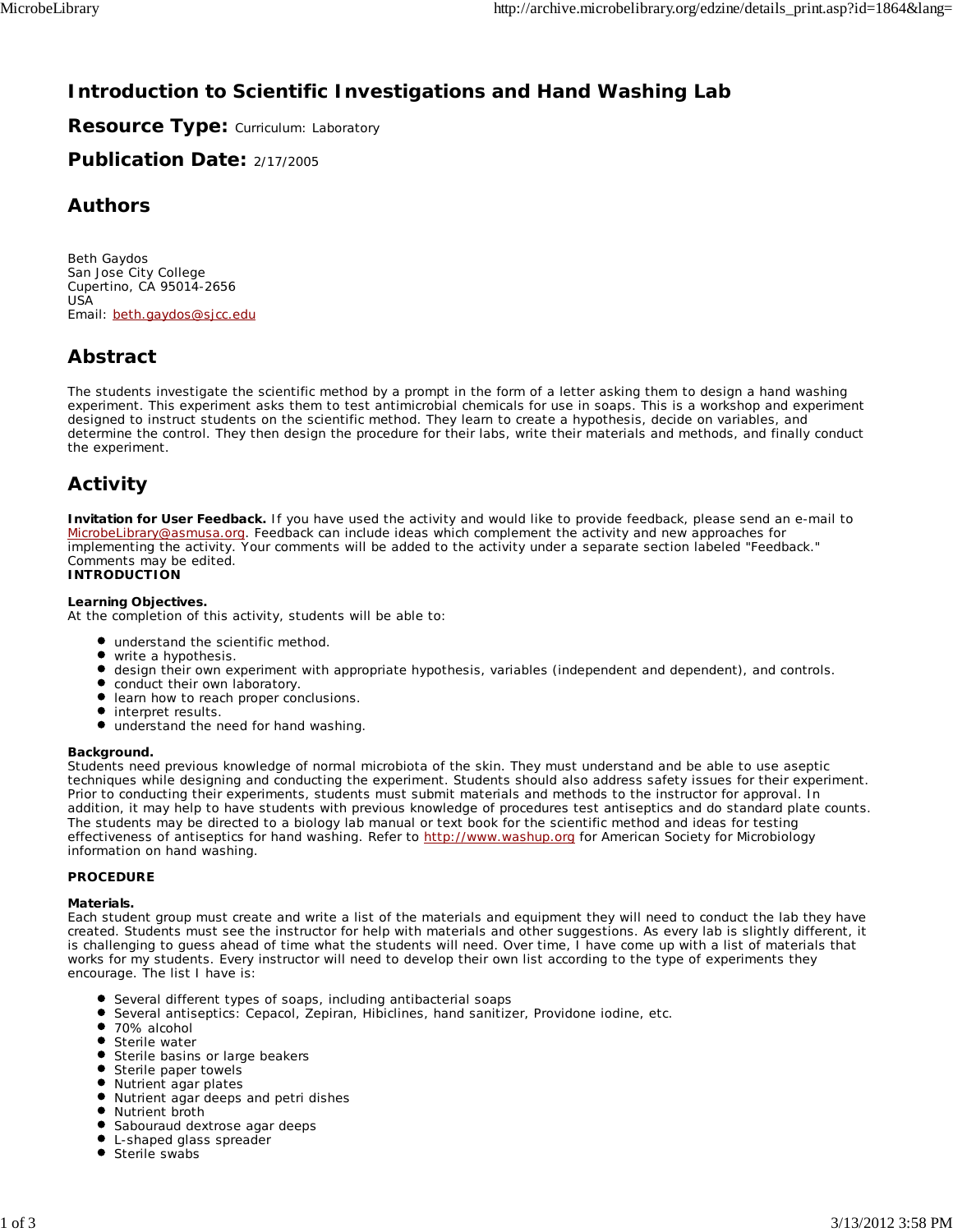- Sterile filter paper disks
- Sterile pipettes, 1.0 ml and 0.1 ml, or micropipettors and tips
- $\bullet$ Plastic wrap
- $\bullet$ Cultures: *Staphylococcus aureus* and *Escherichia coli*

### **Student Version.**

See laboratory write-up hand out (PDF).

### **Instructor Version.**

It is recommended that the students submit a write-up of their hypothesis, materials and methods, and procedures. This must be done with sufficient time prior to the lab for two purposes. First, the lab materials must be assembled for the students prior to conducting the lab. Second, the instructor must review the student submission to suggest safer and more appropriate alternatives to the student procedure. Any live organisms must be cultured in plates, no ultraviolet light should be used directly on hands, etc. Also, many students leave out the control.

Suggested answers to workshop portion of lab: Hypothesis:

- 1. If the number of hours of study is related to the test score, then studying more hours will result in a higher percentage score on the test.
	- O Independent variable: hours
	- O Dependent variable: percentage score on test
- 2. If ultraviolet light is related to death of bacterial cells, then a longer exposure of bacteria to UV light will result in a decrease in bacterial cells.
	- O Independent variable: time under UV light
	- Dependent variable: number of bacteria that die
- 3. If bacterial growth is affected by temperature, raising the temperature will result in an increase in bacterial growth. O Independent variable: temperature
	- O Dependent variable: number of bacteria
- 4. If exposure of bacteria to antibiotics is related to antibiotic resistance, then increasing the time of exposure to antibiotics will result in an increase in the number of bacteria that are resistant to the antibiotic.
	- O Independent variable: time of exposure of antibiotic to microbe Dependent variable: number of resistant bacteria

Control in hypothesis:

1.

- **Independent variable: concentration of salt**
- Dependent variable: osmotic pressure in red blood cells
- Control: isotonic solution

 $\mathcal{L}$ 

- **Independent variable: amount of enzyme**
- Dependent variable: speed of reaction
- Control: no enzyme
- 3.
- **Independent variable: sugar type**
- Dependent variable: amount of alcohol produced
- Control: no sugar

4.

- Independent variable: UV light
- Dependent variable: number of bacteria
- $\bullet$ Control: no UV light

#### **Safety Issues.**

*Staphylococcus aureus* is a level 2 microbe. Also, students may be plating microbes from their hands, so you cannot be certain which microbes will be grown. If students bring in antiseptics from home or work, care must be taken that they are used according to directions.

### **ML Safety Statement regarding Environmental Isolates**

The Curriculum Resources Committee recognizes that isolated organisms can be a powerful learning tool as well as a potential biological hazard. We strongly recommend that:

- · Environmental enrichment laboratories should only be performed in classes in which students have been trained to work at a BSL2.
- · Direct environmental samples (eg. soil, water) which are known to contain infectious organisms should be handled according to the biosafety level of that infectious agent.
- · Cultures of enriched microorganisms, derived from environmental samples, should be handled using Biosafety Level 2 precautions.
- · Mixed, enriched or pure cultures of microorganisms from environmental samples with a significant probability of containing infectious agents should be manipulated in a biosafety cabinet if available.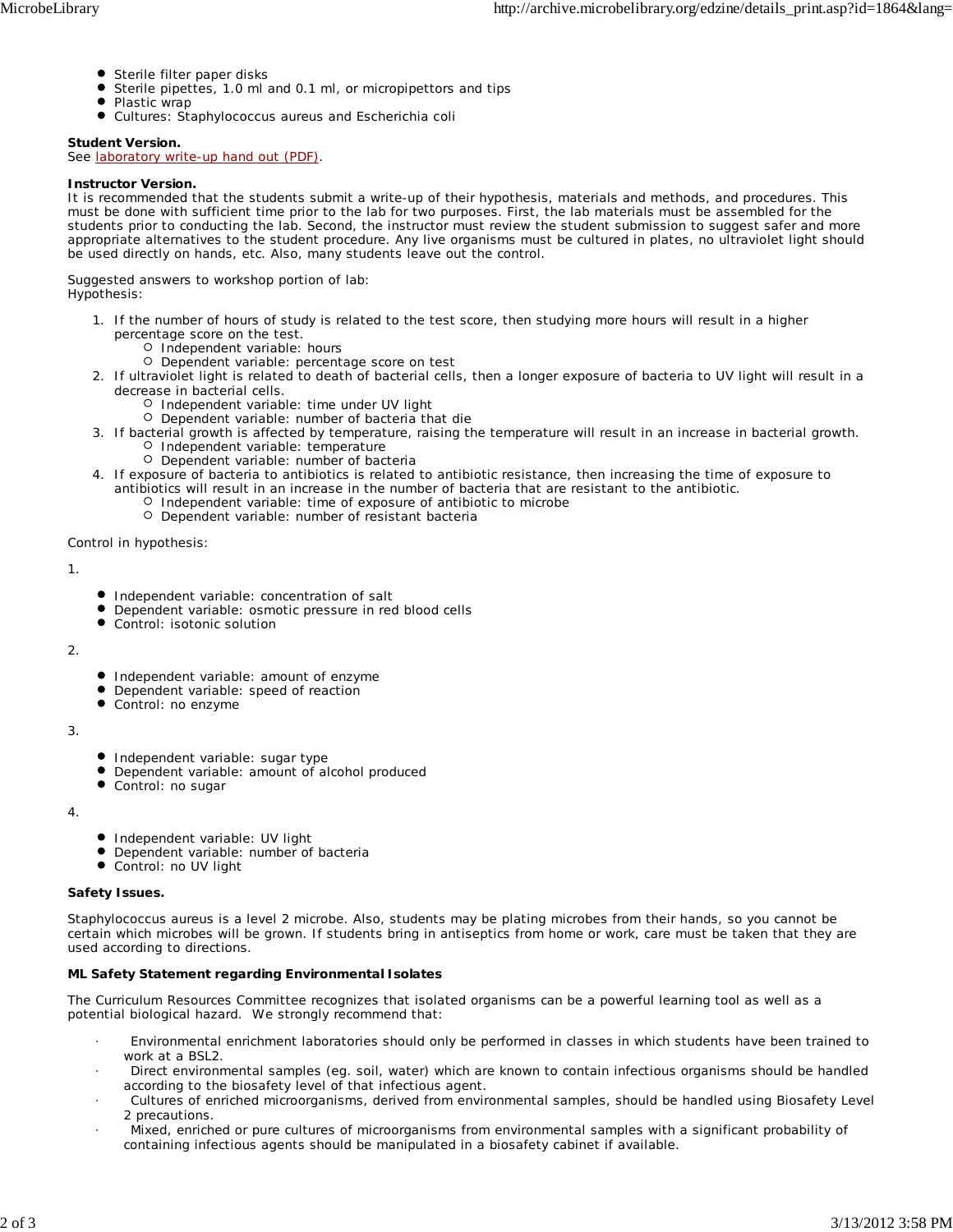- · Where possible, media used for the enrichment of environmental isolates should contain an appropriate anti-fungal agent.
- Instructors should be aware if they are teaching in regions with endemic fungi capable of causing systemic infections, and should avoid environmental isolations.

#### **ASSESSMENT AND OUTCOMES**

#### **Suggestions for Assessment.**

A complete laboratory report for the experiment can be written and turned in for grading. Use a rubric to check the report and give the students the rubric in advance. Suggestions for rubric: title, statement of hypothesis, identify variables and controls, purpose of experiment, clear procedure, materials and methods present, data, conclusion. Also, students may give a brief oral presentation of the experiment, with procedures and results, to the class.

At the end of the lab is a good time to discuss aseptic techniques, normal flora, transient flora, nosocomial infections, and use of gloves for allied health professionals.

#### **Field Testing.**

The activity has been conducted in Allied Health Microbiology labs with 24 students. Nonmajor science students have also done a similar lab. The lab is done midsemester or at the end of the semester. The students are organized into groups of four for creating and conducting the experiment. The students enjoy creating their own lab, after having followed written labs. It may help to give the students the material prior to the laboratory session when they are required to create their own lab.

Pitfalls encountered include the following:

- Students who do not turn in their materials list.
- Students who let one person in the group take over while they just watch or talk.
- Students who do not turn in their lab in time for the instructor to suggest changes.
- Students who do not follow the scientific method, especially forgetting to use a control.
- Students who choose the easiest possible experiment (press fingers onto nutrient agar plates) so they can complete the lab in 15 minutes and leave.
- Students who do not label the plates properly.

#### **Student Data.**

Some students choose to do standard plate counts after washing their hands in antiseptic for varying times. Others choose to put disks saturated with the antiseptic on lawns of chosen bacteria. The less creative students wash their hands and then press their fingertips into a nutrient agar plate.

Students usually conclude the following: hand washing with soaps is ineffective in removing normal flora, gloves are necessary to prevent nosocomial infections, not all antiseptics are effective in reducing microbes on the hands, and dry fingers show fewer bacteria than wet fingers.

One student recognized a similar cultural characteristic of his unknown bacteria to the bacteria growing on the nutrient agar plates when the liquid soap from the classroom dispenser was used. This student requested materials to do unknown determination of the bacteria from the hand washing lab. He determined our liquid class room soap was growing *Pseudomonas aeruginosa*. The student received an "A" on the project, and I switched to dry soap in the classroom.

#### **SUPPLEMENTARY MATERIALS**

#### **Possible Modifications.**

Creative students can come up with many ways to test the effectiveness of hand washing antiseptics.

If students desire to test level 2 microbes, you may suggest they use gloves during the experiment.

#### **Sources of Information.**

http://www.washup.org Microbiology lab manual to give students ideas for procedures Biology text book or lab manual for the scientific method

#### **ACKNOWLEDGEMENTS**

This project was supported in part by the Division of Undergraduate Education at National Science Foundation, grant number DUE - 0127800 to the San Francisco Bay Area Collaborative for Excellence in Teacher Preparation, known locally as MASTEP (Mathematics And Science Teacher Education Program).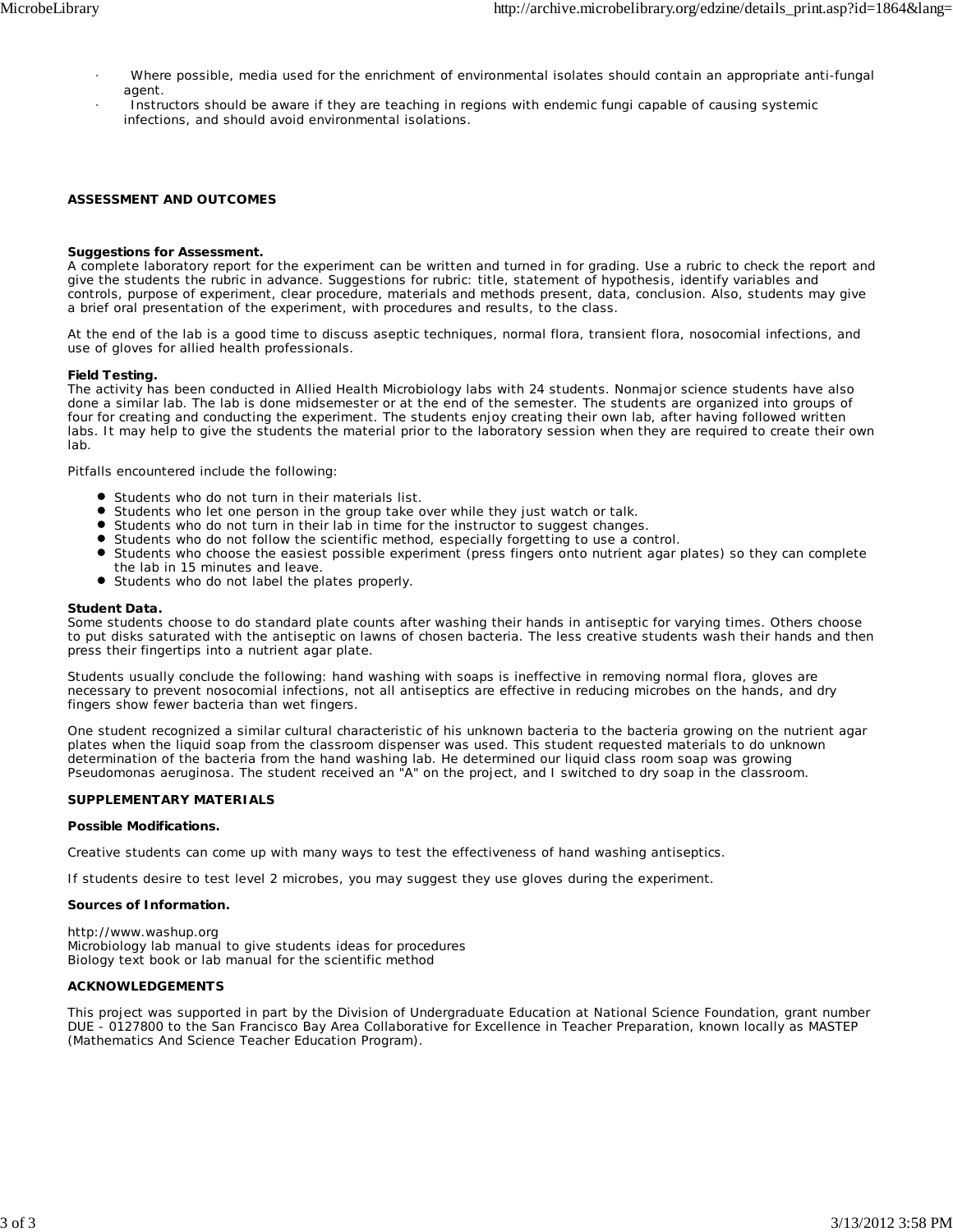### **INTRODUCTION TO SCIENTIFIC INVESTIGATIONS**

Scientists use the process of scientific investigation to establish the principles and rules of science. Scientists want to know how or why something works in a particular way. A scientist must define a question. What this involves is a hypothesis. A hypothesis is an educated guess about how or why something works in a particular way. The experiments the scientist conducts involve a test of the hypothesis. Scientists must present the work at scientific meetings or in publications, showing the evidence from observations and experiments that support their hypothesis or explanation of the biological principle. These scientific investigations are called the scientific method. (While the word used here, "scientist," is singular, most scientific investigations use teams of researchers working closely together and coordinated by a team leader.)

The scientific method begins with observations of a biological process, followed by questions. Then the scientist proposes possible explanations to answer these questions. A tentative explanation or educated guess for the biological process is called a **hypothesis**. It is a **testable** statement that may include a prediction. A hypothesis is only accepted when it cannot be disproved after repeated testing through observation, experimentation, models, and accumulation of data from a variety of sources.

### **Why are hypotheses used?**

Hypotheses are used because they are testable. A test is performed to show how two variables might be related. This is what makes a real experiment. You are testing variables. A hypothesis is usually based on some previous observation such as noticing that in November many trees undergo color changes in their leaves and the average daily temperatures are dropping. Are these two events connected? How?

### **Correct form for the Hypothesis**

A hypothesis must contain the words, **if** and **then**. They are necessary in a formalized hypothesis. Consider the statement, "Temperature may cause leaves to change color." To create a hypothesis, the words, if and then, must be used. "**If**  temperature is related to leaf color change, **then** exposing plants to low temperatures will result in changes in leaf color."

Also the hypothesis must state a tentative relationship. There must be two variables. One is an **independent** variable and the other is a dependent variable. The independent variable is the one the scientist controls or varies during the experiment. The dependent variable is the one that the scientist observes and/or measures. The independent variable in the above hypothesis is temperature. The scientist varies the temperature during the experiment. The dependent variable is the leaf color change. The leaf color is dependent on the temperature. The scientist does not control the leaf color. The scientist measures or observes the leaf color. A good hypothesis will force the scientist to think about the results the experiment will measure.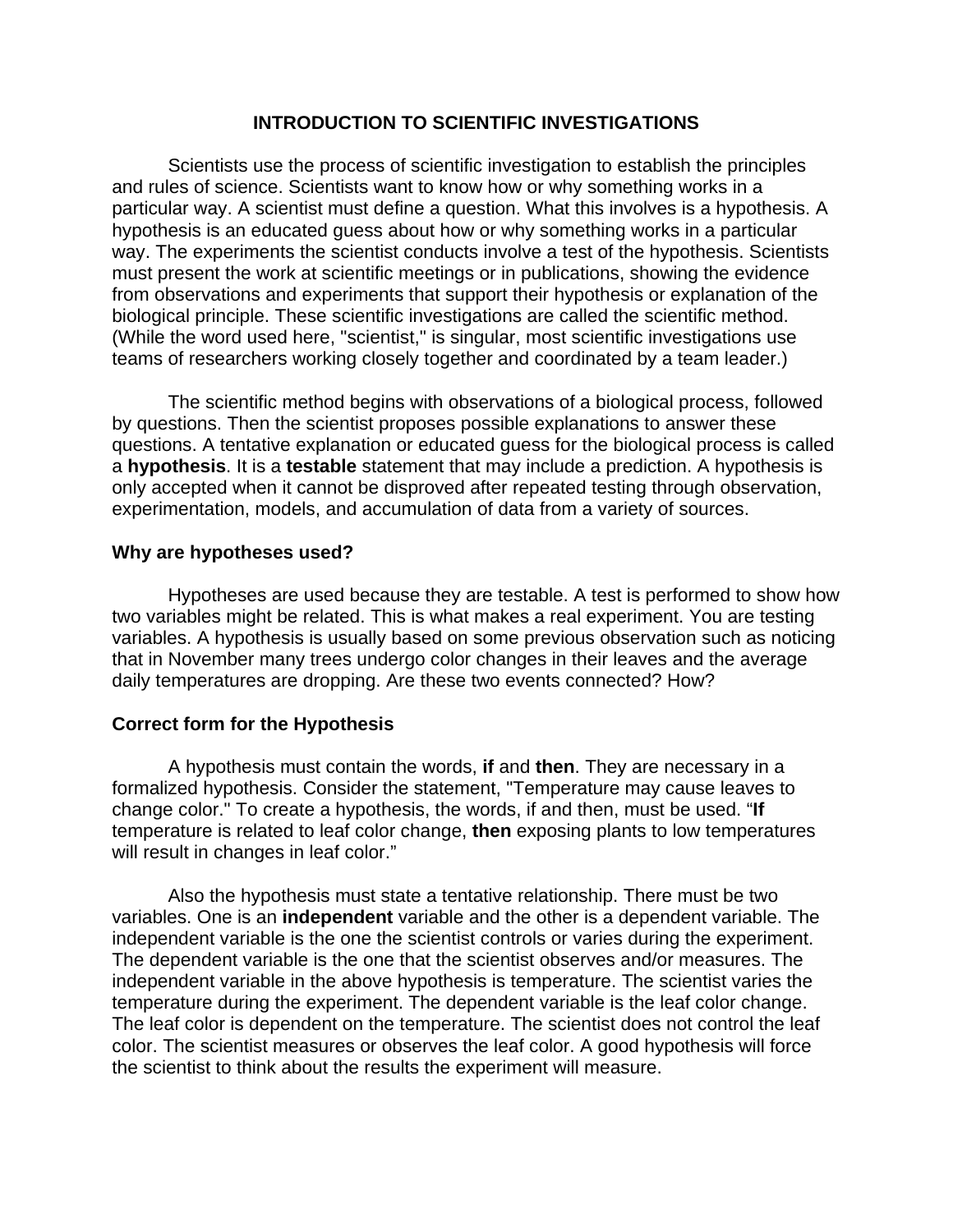### **Exercise: write hypotheses**

Read the following statements. Rewrite each of them as a hypothesis. Circle the independent variable.

Put a square around the dependent variable.

- 1. If I study, then I will get a good grade.
- 2. Ultraviolet light may kill bacterial cells.
- 3. Bacterial growth may be affected by temperature.
- 4. Constant exposure to antibiotics causes antibiotic resistance.
- 5. Write your own original hypotheses here:

| $2.$ $\overline{\phantom{a}}$                                                                                                                                                                                                                                                                                                                                                                                             |  |  |
|---------------------------------------------------------------------------------------------------------------------------------------------------------------------------------------------------------------------------------------------------------------------------------------------------------------------------------------------------------------------------------------------------------------------------|--|--|
| $\begin{array}{c} \n \stackrel{\text{3.}}{=} \quad \quad \text{5.12} \quad \text{5.13} \quad \text{5.14} \quad \text{5.15} \quad \text{5.16} \quad \text{5.16} \quad \text{5.17} \quad \text{5.17} \quad \text{5.18} \quad \text{5.19} \quad \text{5.19} \quad \text{5.19} \quad \text{5.10} \quad \text{5.10} \quad \text{5.11} \quad \text{5.11} \quad \text{5.12} \quad \text{5.12} \quad \text{5.13} \quad \text{5.1$ |  |  |
|                                                                                                                                                                                                                                                                                                                                                                                                                           |  |  |
|                                                                                                                                                                                                                                                                                                                                                                                                                           |  |  |

## **The Controlled Variable**

A microbiologist wants to investigate the relationship between antibiotic resistance and antibiotics in animal feed. A hypothesis could be "**If** antibiotic resistance in microbes is related to use of antibiotics in animal feed, **then** exposing animals to increasing levels of antibiotics in their feed will result in an increase in antibiotic resistant microbes." The dependent variable, antibiotic resistance, can be measured in many ways. The microbiologist can measure the different species of antibiotic resistant microbes, the number of antibiotic resistant microbes, etc. There can be several dependent variables. But there must be only one independent variable, antibiotics in the animal feed. All other independent variables, such as other food, type of enclosure, water, etc., must be held constant. These variables kept constant are called **controlled variables**. This eliminates the possibility that other factors will affect the outcome of the experiment.

### **Designing the Procedure**

The hypothesis has been written. The independent and dependent variables selected. Now the scientist must establish a procedure or method to measure the dependent variable. For example, the amounts of antibiotic in the feed to be used must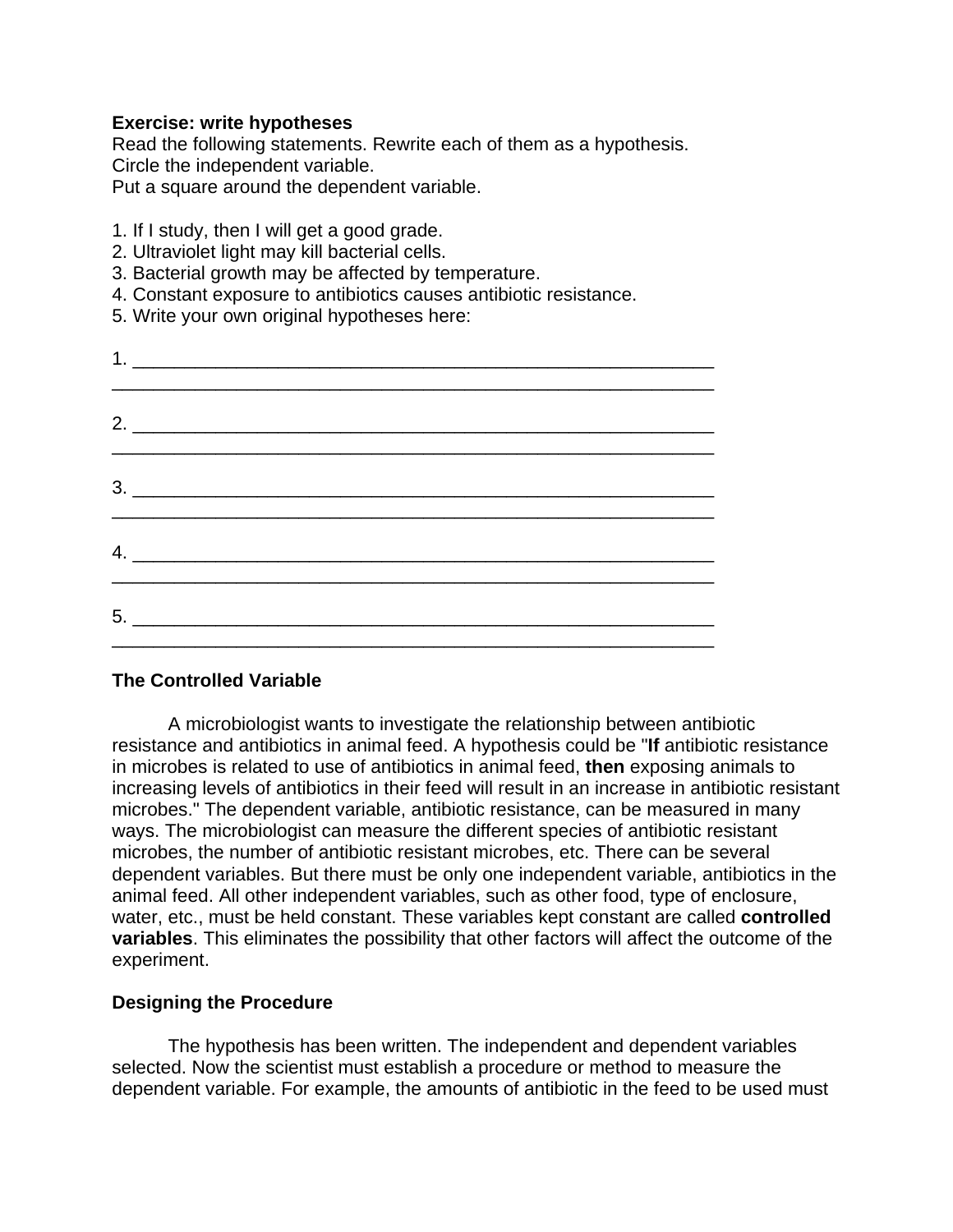be determined. The type of antibiotic must be established. In addition, the number of repetitions of the experiment must be determined. Repetitions are needed because variations in monitoring biological systems occur, so averages must be taken. Lastly, an important aspect of the experiment, the control, must be established. The controlled variables must be kept the same in all experiments so that the only effect will be on the dependent variable, the variable being measured. Once the controlled variables have been established, a **control treatment** is set up to demonstrate that the dependent variable is the only variable being tested. A control is a treatment in which the independent variable is eliminated or set to a standard value. The control in the animal feed experiment would be to add no antibiotics to the feed. If the bacteria became more resistant in the animals with no antibiotic feed, then the experimental procedure is not valid.

## **Exercise: determine a control in the following hypotheses**

The following are hypotheses. Give the independent and dependent variables in an experiment designed to test each hypothesis. Then give the control treatment.

1. If the concentration of salts in solution surrounding the red blood cell is related to the osmotic pressure in the red blood cell, then decreasing salt concentrations of the solution will cause the cell to swell and burst.

2. If the amount of enzyme is related to the rate of the chemical reaction, then increasing the amount of enzyme will increase the speed of the reaction.

3. If the type of sugar provided to growing yeast is related to the amount of alcohol produced by the yeast, then growing yeast in different sugars will result in different amounts of alcohol produced.

4. If the time under UV light is related to bacterial death, then increasing the time under UV light will increase the number of bacteria killed.

## **Designing the Experiment**

You will now design your own experiment as a microbiologist working for Soaps Dot Com. The public is becoming more aware of bacteria in the environment. People are aware that bacteria can be transferred from the hands to food, eyes, mouth, etc. The company wants to expand into the area of germicidal soaps for hand washing. You must design an experiment to find a way to test the effectiveness of antiseptics used to wash hands with the company soaps.

## **Complete the following**:

- 1. Establish your hypothesis with the dependent and independent variables.
- 2. Determine your controlled variables.
- 3. List in numerical order the exact steps of your procedure.
- 4. Be sure to include your controlled treatment.